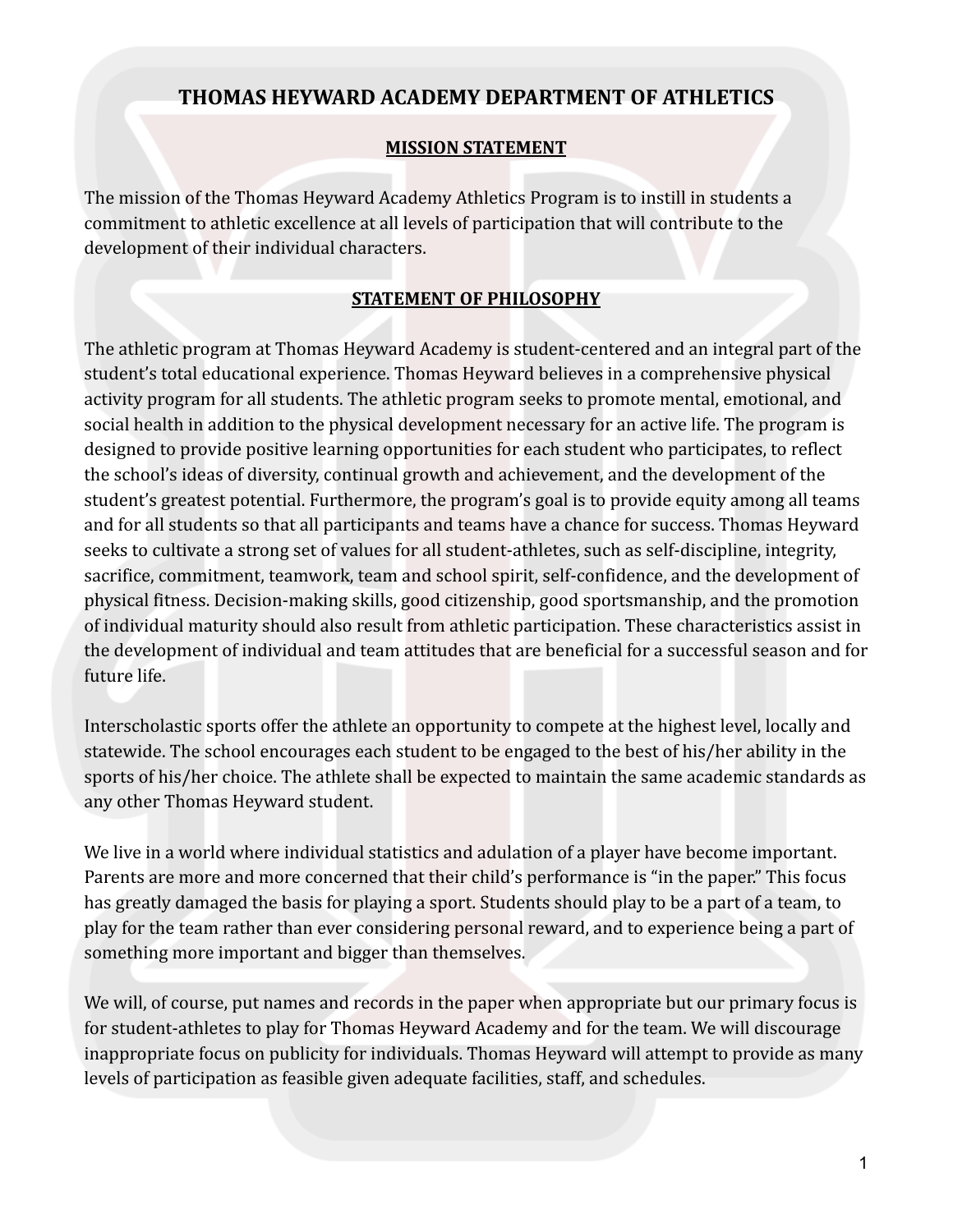#### **THOMAS HEYWARD DEPARTMENT OF ATHLETICS**

*This handbook contains policies and regulations that govern extracurricular athletics at Thomas Heyward Academy. This Athletic Handbook is an extension of the Thomas Heyward Academy Student Handbook and all rules and regulations as set forth by the Head of School.*

### **GOALS**

- 1. Develop improved health and physical fitness.
- 2. Develop and improve physical and cognitive skills.
- 3. Develop desirable social values and attitudes.
- 4. Develop specialized knowledge, skills, and appreciation of sports.
- 5. Foster good sportsmanship at all times.
- 6. Develop highly competitive teams.
- 7. Develop the ability to successfully work with others.

#### **SPORTSMANSHIP**

Thomas Heyward Academy conducts an extensive interscholastic athletic program in the belief that team experiences contribute significantly to the development of character and school spirit. Sportsmanship and fair play are vital parts of this training.

Coaches, student-athletes, parents, and faculty are expected to dedicate their commitment to controlling their emotions in challenging situations. Respect begets respect. Thomas Heyward expects our entire school community to be respectful of all, on and off the field/court of play.

We play hard, while we respect our opponents and their efforts. Thomas Heyward athletic teams represent all of us. Spectators represent us as well, so it is important that we all practice sportsmanship and fair play. We want visitors to our campus, as well as our hosts when we play at other schools, to notice clearly that there is something special about the Thomas Heyward family.

We encourage and endorse school spirit and the enthusiastic support of parents and friends of the school. Focusing on these topics, we expect adults to uphold the same high standards as the students. Taunting and disrespect for opponents and contest officials are expressly prohibited and will be closely scrutinized by contest officials.

Thomas Heyward will not tolerate any spectator, either student or adult, whose behavior is disrespectful toward officials, coaches, players, cheerleaders, or other spectators. Neither will Thomas Heyward allow any type of spectator behavior that either detracts from the proper conduct of the game or disadvantages a plyer or team. Thus, all concerned will have the opportunity to look forward to our athletic contests and enjoy them to the fullest extent.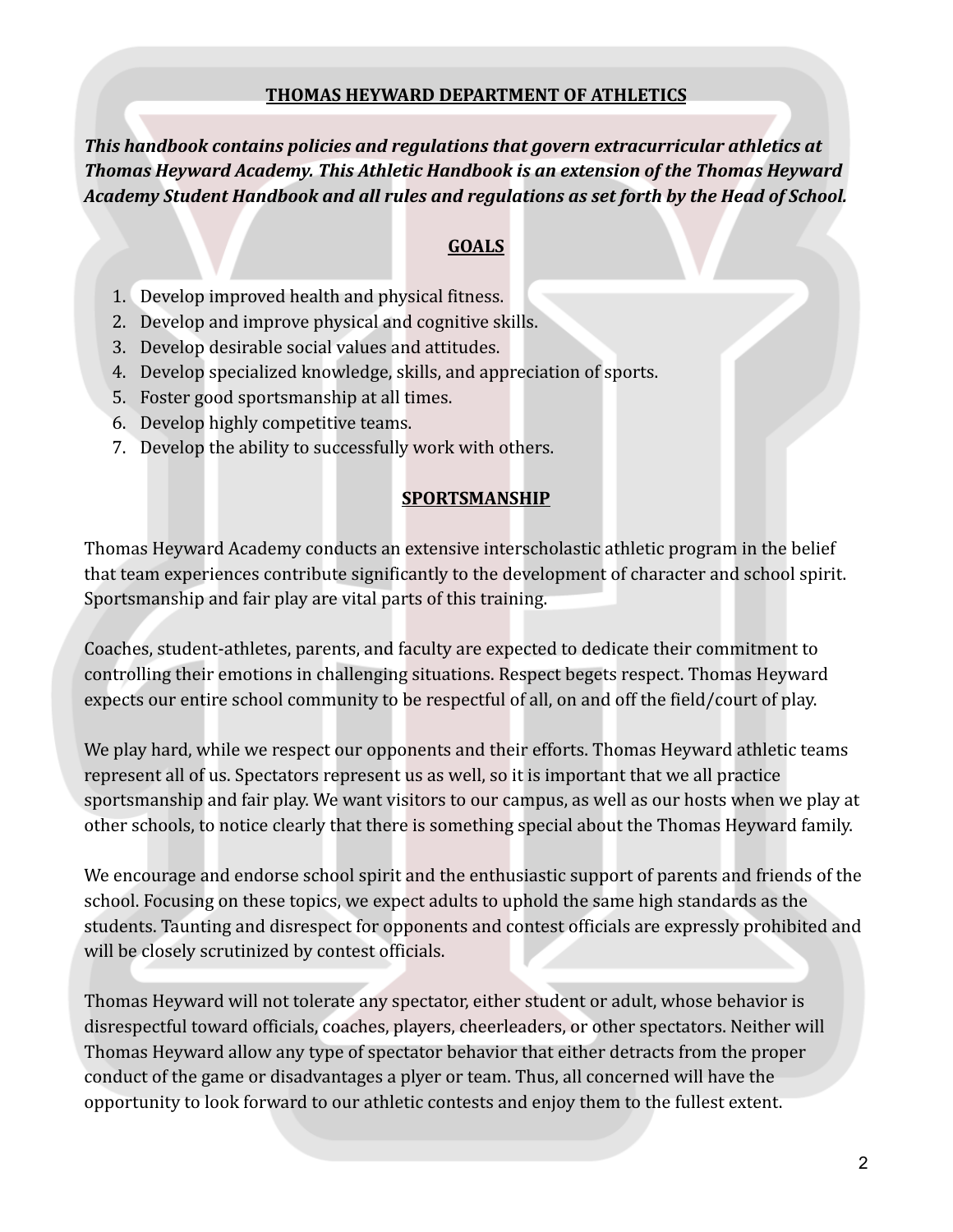#### **Rules and Regulations: SCISA Code Of Conduct**

**Philosophy** - The South Carolina Independent School Association believes that interscholastic athletics are an integral part of the total educational program. High standards of behavior, scholarship, and citizenship are important to a sound athletic program. Students volunteering to participate in athletics must assume the responsibilities of this privilege and are required to meet these expectations. Moreover, adults shall be models of good sportsmanship and will lead by example by demonstrating fairness, respect, and self-control. Athletes, coaches, officials, and fans shall at all times conduct themselves in a reasonable and sportsmanlike manner. Each person will be responsible for his/her words and actions at all SCISA athletic events and will conform his/her behavior in adherence to the Code of Conduct.

## **Athletic Code of Conduct**

#### **Sportsmanship Expectations**

I therefore pledge to be responsible for my words and actions while attending, coaching, officiating, or participating in any SCISA athletic event and shall conform my behavior to the following code of conduct.

1. I will treat any coach, parent, spectator, player, official, or any other attendee with respect regardless of race, creed, color, national origin, religion, sex, or ability.

2. I will not engage in unsportsmanlike conduct with any coach, parent, spectator, player, official, or any other attendee.

3. I will not engage in any behavior which would endanger the health, safety, or well-being of any coach, parent, spectator, player, official, or any other attendee.

4. I will not use drugs or alcohol while at any athletic event. I will not attend, coach, officiate or participate in an athletic event while under the influence of drugs or alcohol.

5. I will not use tobacco (including smokeless types) while at any athletic event.

6. I will not engage in the use of profanity.

7. I will not engage in verbal or physical threats or abuse aimed at any coach, parent, spectator, player, official, or any other attendee.

8. I will not initiate a fight or scuffle with any coach, parent, spectator, player, official, or any other attendee.

9. I will not argue with officials or go through the motions indicating dislike or disdain for a decision.

10. I will not make any degrading remarks about any official, coach, athlete, or school. I will not make any degrading remark or criticism of any official, coach, athlete, or school to the media or on social media.

11. I will not detain or attempt to stop an official following the contest to request a ruling or explanation of actions taken by the official. I will not follow or "chase" an official after a contest is over.

12. I will not leave the bleachers or stands and enter the playing area to protest, object, criticize, or question a call.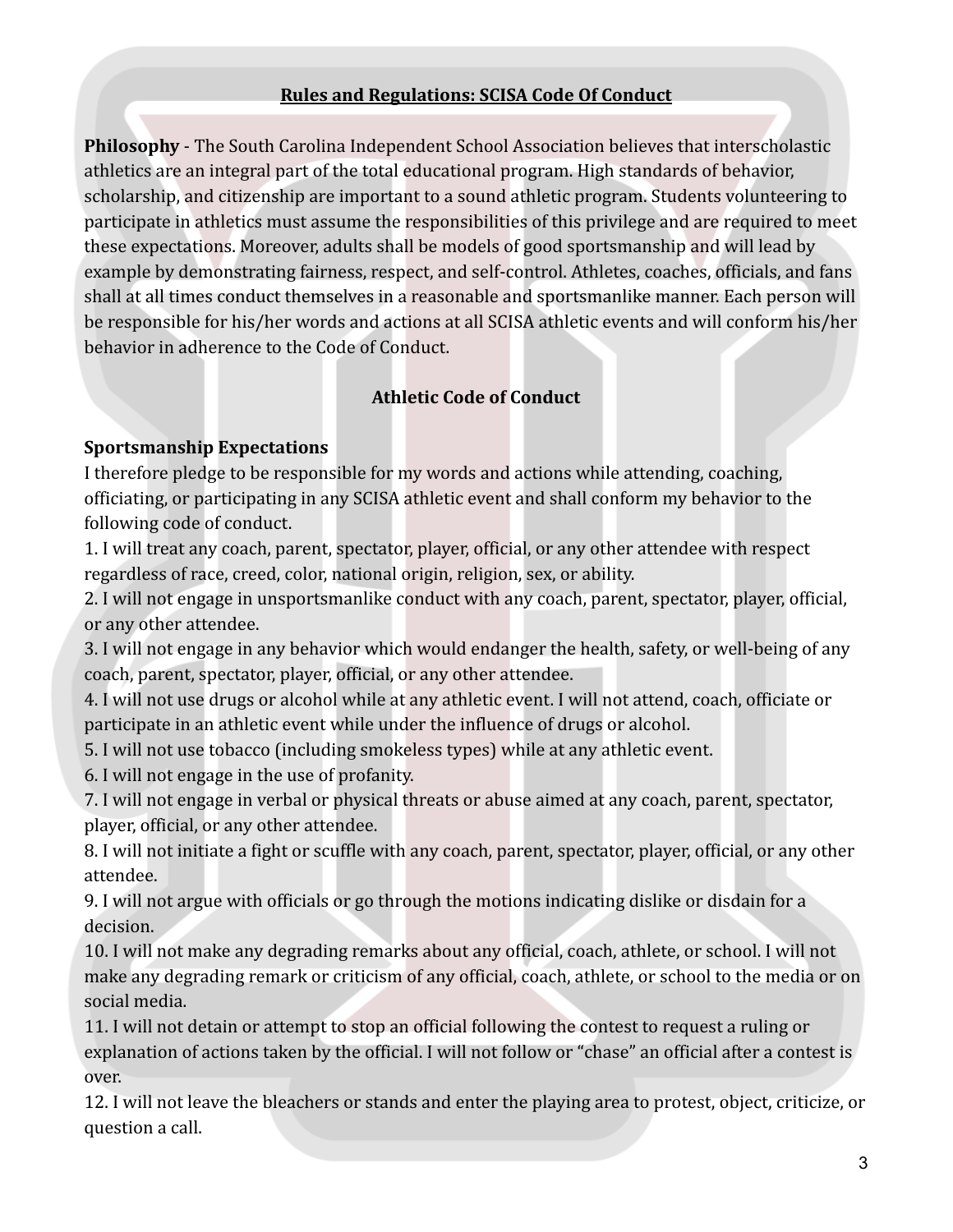13. I understand that conduct that leads to my removal from an athletic event may be considered a serious violation of the code of conduct.

14. I understand that as a coach or as a school administrator, that the removal of a team before the completion of the game may be considered a serious violation of the code of conduct.

15. I hereby agree that if I fail to conform my conduct to the code of conduct while attending, coaching, officiating, or participating in a SCISA athletic event that I will be subject to disciplinary action by SCISA.

**Consequences** - Any one or more of the following penalties may be imposed upon any school, coach, spectator or athlete upon a violation of Code of Conduct or Constitution of this association.

**WARNING** - A warning is an official notice that an inexcusable, unethical, or unsportsmanlike action is a matter of record and any such act must not happen again.

**PROBATION** - Probation is a more severe type of penalty and is for a specified time period. A team on probation shall not play in any play-off, championship, conference tournaments, or invitationals.

**SUSPENSION** - Suspension is a severe penalty which may be imposed for any specified time period during which a team, individual, or coach is not allowed to participate. The suspension may be for one or multiple activities.

**FINE** - Fines may be levied for each infraction or violation. A fine may be levied in addition to one of the above penalties. All fines must be paid within ten (10) calendar days from the date of the notification.

**Demonstration of Proper Behavior -** A player or coach disqualification is typically a public event. A player may also be required to complete community service while a coach will have a team meeting to apologize for inappropriate or legal behavior.

# **School Responsible for Conduct of Players, Fans, and Coaches**

Each School is responsible for the actions and conduct of its coaches, athletes, and fans before, during, and after the game. In the case of unsportsmanlike conduct on the part of the coaches, school officials, players, students or spectators of a school, the school will be subject to discipline by the Athletic Committee. All FINES will be directed to the offending school. The school will be responsible for paying any fine within ten (10) days of receiving notification of the fine.

# **Handling A Fracas**

Should a fracas begin, only members of the coaching staff will go on the field to stop the fracas. All substitutes and other team personnel are to remain in the team box. The officials are instructed to stay in control of the contest and not allow a fracas to begin, but once one has begun, they cannot get physically involved. Any athlete who leaves the team box or bench area and enters the field or floor area will be disqualified. All cameramen should be instructed to continue filming. This film will be vital to the Athletic Committee's investigation of the incident.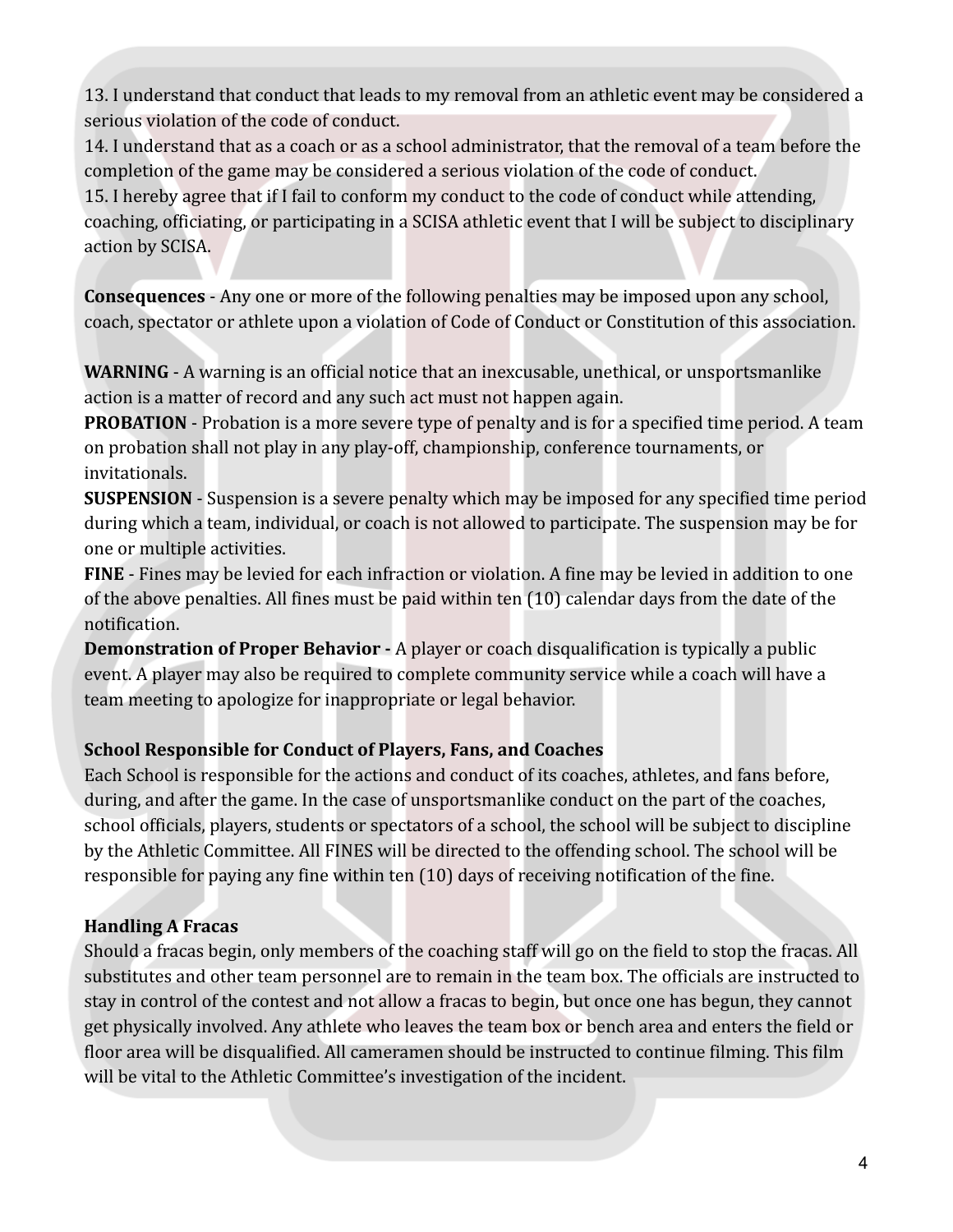#### **Procedures for Interschool Complaints**

1. All violations of the Constitution or the Code of Conduct must be reported in writing to the Athletic Office.

2. Such violations, if possible, should be resolved directly between schools. The Athletic Office will be happy to assist in the resolution. The Athletic Committee reserves the authority to review all cases to ensure that such violations have been dealt with properly.

3. If direct school to school contact with the assistance from the Athletic Office fails, then the matter will be brought before the Athletic Committee at their next, regular scheduled meeting. Each school must submit a written brief containing all known facts pertinent to the incident. This information should be complete to the point that it will be possible to reach a valid decision without further investigation. The written brief must be submitted at least five days prior to the Athletic Committee Meeting through the Athletic Office. The Committee may require the presence of any or all of the parties involved. All parties involved will be offered an opportunity to appear before the Committee.

#### **Rules and Regulations: Guidelines For Penalties And Fines**

During a school year, situations may arise involving the rules and regulations pertaining to the rules of the game, eligibility, required forms, schedules, entries to tournaments, and unsportsmanlike conduct are considered by the Athletic Committee. In order to avoid inconsistencies and to assist the Athletic Committee in being uniform in its dealings within the Association, these guidelines have been established. The Athletic Committee has the authority to raise or lower a fine depending upon the severity of the offense.

### **Ejections/Disqualifications of Players and Coaches:**

Conduct that leads to an ejection/disqualification will be considered as serious unsportsmanlike conduct or a violation of a safety rule. Depending upon the severity of the offense, a player or coach may be warned, fined, suspended or placed on probation. These offenses are cumulative over the student's career. The disqualification of a coach will be considered on a case by case basis.

### **Guidelines For a Player Disqualification/Ejection From an Athletic Event**

**First Offense:** An Official warning and a one game suspension. If the disqualification is for unsportsmanlike, or flagrant illegal conduct, a \$100 Fine. Note: Additional games may be assessed due to the nature of the offense.

**Second Offense:** A \$200 fine and suspension until an appearance before the Athletic Committee or SCISA staff.

**Third Offense:** Will result in the termination of eligibility (reinstatement may only be granted by the Athletic Committee and a \$500 Fine if reinstated by the Athletic Committee).

**Disqualification/Ejection of a coach:** An official warning and \$250 fine. The Committee could also consider suspension if the incident so warrants.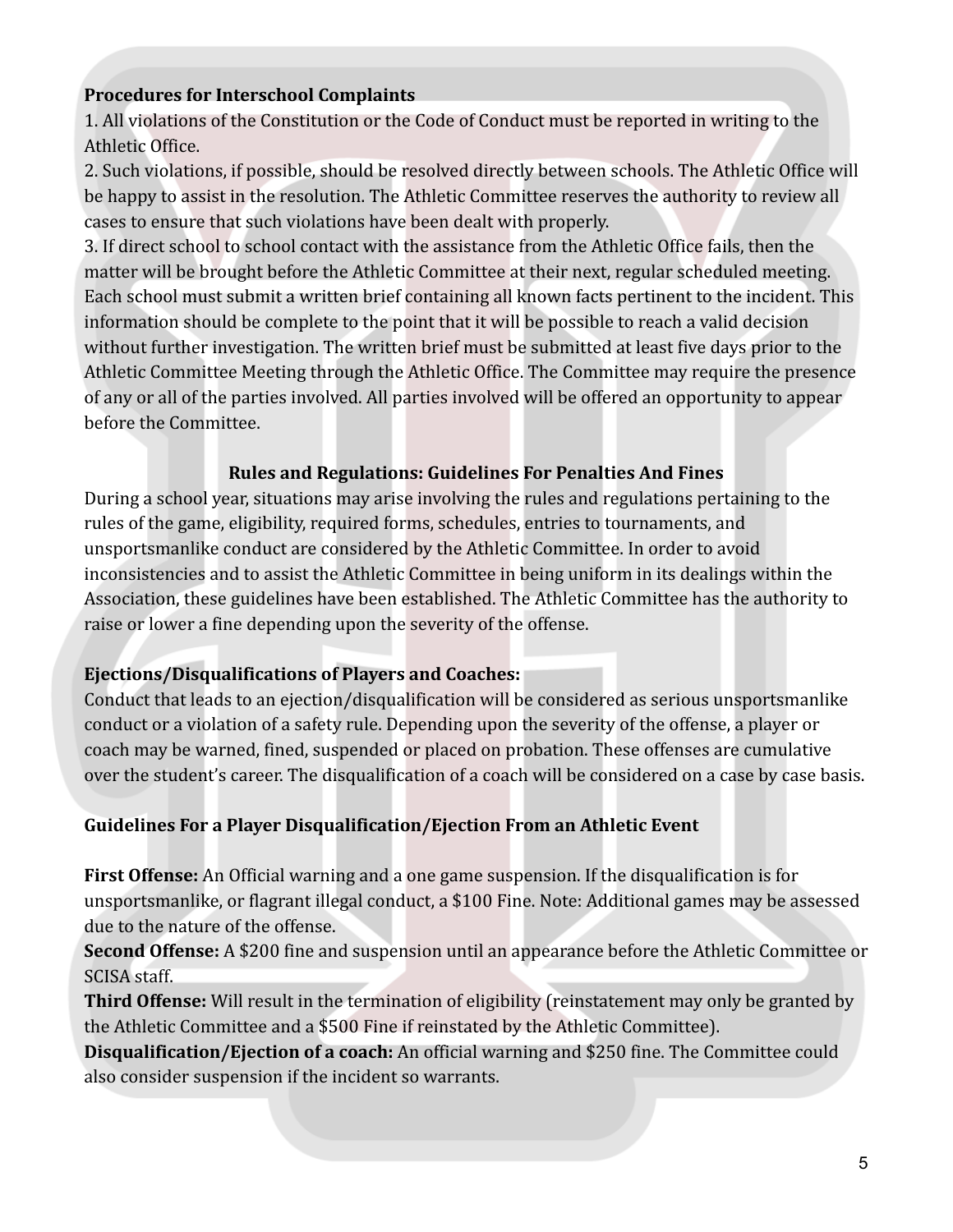## **Disqualification/Ejection Procedure: School Procedure of a Player or Coach Disqualification:**

1. The school will file a completed Form B (Disqualification/Incident Report) by 10:00AM of the next school day following the disqualification. Exception: If the school has another game before the next school day the disqualification must be reported by email (athletics@scisa.org) or by phone (803-308-0330) before the next game.

2. The school shall suspend the player for the next contest.

#### 3. Appeal Process:

A. The school shall notify SCISA of the intent to appeal the disqualification by 10:00AM of the next school day following the disqualification. Exception: If the school has another game before the next school day the disqualification must be reported by email (athletics@scisa.org) or by phone (803-308-0330) before the next game.

B. The school shall file a written appeal brief within 24 hours of the conclusion of the contest to SCISA by e-mail or fax. The appeal must include conclusive video evidence that either the wrong player was identified or that a rule was misapplied. The Review Committee has sole discretion in the video evaluation.

C. The school shall mail a \$100 Appeal Fee.

D. The player may participate during the appeal process.

E. If the appeal is successful, the \$100 shall be returned to the school. If the appeal is unsuccessful, the \$100 shall be forfeited to SCISA.

4. Any school that permits a student who was disqualified/ejected from a contest to participate in the next contest shall forfeit the contest and pay a \$100 fine.

5. If any school or coach permits any suspended coach or athlete to participate in any athletic contest in violation of the suspension, the coach shall be suspended and the program subject to probation. All games shall be forfeited. A \$250 fine will be issued.

6. The school shall have the player complete the required return to play protocol as outlined by SCISA.

### **Ten Dollar Fine**

The party responsible for a schedule change after schedules have been filed in the Athletic Office (football, basketball, baseball, volleyball and softball). This fine is paid directly to the Officials Booking Director. Per change fee.

# **Fifty Dollar Fines**

1. Failure by a school to submit a Certificate of Eligibility prior to participation in a contest. This includes inadvertently omitting a name. A school places the name of an ineligible student on a Certificate of Eligibility and the student does not participate. Note: Any student in uniform and permitted in the team area is considered to have participated.

2. Minor unsportsmanlike conduct by players, coaches, or fans.

3. Failure to file a required form on or before the deadline in the Athletic Office.

### **One Hundred Dollar Fine**

1. A school permits a student to practice/play without a completed Physical and/or Parents' Permission Form.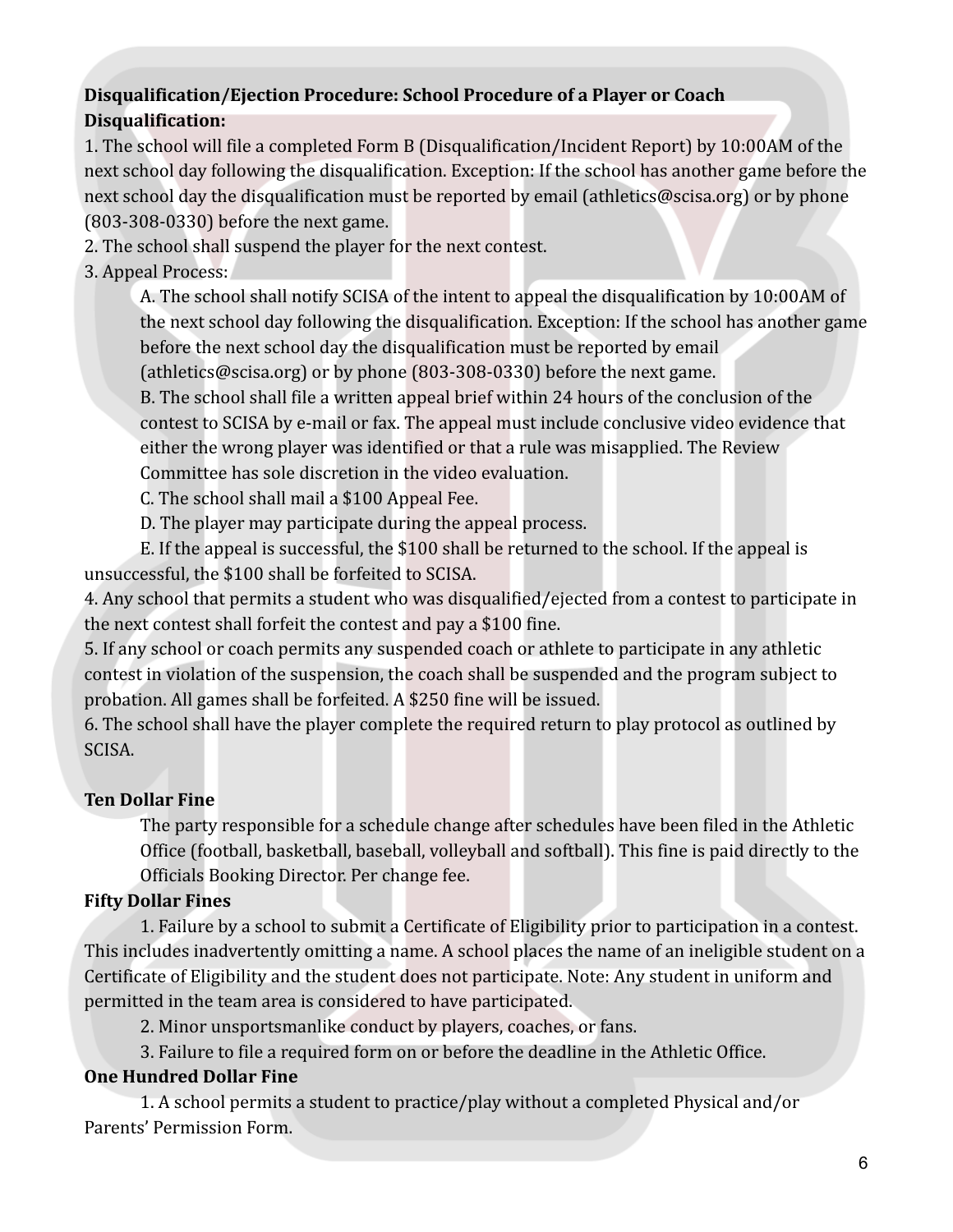- 2. Unsportsmanlike conduct of players, coaches, or fans.
- 3. Failure to have a representative at a State Rules Clinic.

## **THOMAS HEYWARD ACADEMY DEPARTMENT OF ATHLETICS GENERAL POLICIES**

- 1. SCISA rules will govern all sports sanctioned by the association.
- 2. Students should not be unduly influenced to participate in a sport or to participate in one sport over another. Thomas Heyward cannot get involved in sports specialization. All coaches and all teams should enthusiastically promote the overall Thomas Heyward Athletic Program.
- 3. Games or scrimmages may not be held on Sundays.
- 4. Voluntary practices may be held on Sundays with the approval of the Athletic Director.
- 5. Athletic Medical Release and Code of Conduct Forms All students participating in competitive athletic teams must turn in a completed medical health and code of conduct forms. Any student that does not have a current form on record will not be permitted to participate until all of the necessary paperwork is completed. These forms should be turned in to the Athletic Department.
- 6. Athletic Eligibility In order to participate in interscholastic athletics, a student must pass four academic courses each grading period. This eligibility is determined on the day report cards are issued. We firmly believe that if a student is too sick to attend classes, the student should not participate in athletics, including practice, for that particular day. If a student has a valid medical excuse or a valid non-academic commitment, approved in advance by the Athletic Director, the student may participate in the daily athletic activity. The student must present the excuse to the Main Office and coach before participating.
- 7. If a student-athlete is dismissed from a team or voluntarily leaves a team before the end of that season, he/she may not compete, practice, or workout with another team during that season, nor can that student-athlete compete, practice, or workout with next season's team before the current season has ended.
- 8. A student-athlete involved with a team whose season is still in progress may not practice with the next season's team until the current season has officially ended, unless special arrangements have been made with the head coach of the team whose season is in progress. Any type of special arrangement must get Athletic Director approval before it ever becomes a reality.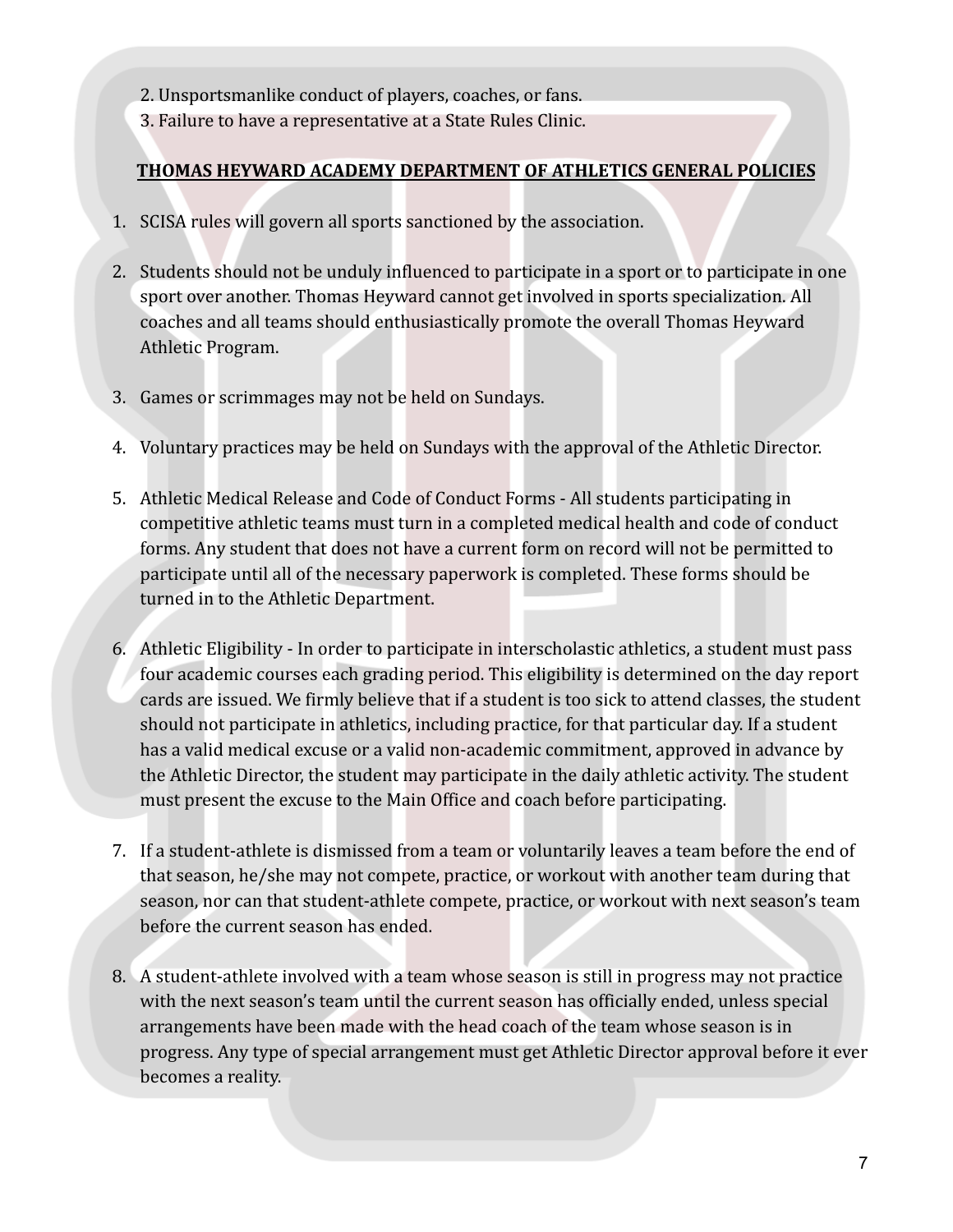- 9. A student-athlete involved in B-Team Girls Basketball and B-Team Boys Basketball may only move up to the Junior Varsity level if no cuts were instituted at the Junior Varsity level or if an injury/dismissal occurred that opened an available place on the team.
- 10. A student-athlete can only move up from one athletic level to the next.
- 11. Coaches may select the players they wish to move up to the next athletic level only with the approval of the Athletic Director at the end of a team's regular season. All players in a particular grade level are not automatically invited to move up to the next athletic level. Only those players deemed ready to move up to the next athletic level will be invited by the coach to move up.
- 12. All concerns related to athletics will be fielded by the school's Athletic Director. The Athletic Director will not field any questions related to playing time!

Complaints will be registered in the following order:

- 1. The complaint will be registered by the parent to the coach in question at a scheduled meeting. (Do not approach a coach after an athletic contest)
- 2. The parent, if not satisfied with the answers given by the coach with their initial meeting, will then meet with the Associate Athletic Director and/or Athletic Director and the coach in question.
- 3. If the parent is still not satisfied with the answers given in the second meeting, the parent may request a meeting with the Head of School.
- 4. The Head of School or Athletic Director will not field any concerns about athletics unless the above listed criteria has been exhausted.

# **INTERSCHOLASTIC ATHLETICS**

Thomas Heyward Academy offers a broad spectrum of competitive sports ranging from those requiring years of experience and skill to those that can give a competitive experience to a beginner. We hope the guiding principles can help students choose a positive athletic experience.

# **Fall Sports**

Varsity Football: Grades 8-12 Middle School Football: Grades 6-8 Varsity Volleyball: Grades 8-12 Junior Varsity Volleyball: Grades 7-10 Middle School Volleyball: Grades 5-8 Varsity Sideline Cheerleading: Grades 9-12 Varsity Competition Cheerleading: Grades 9-12 Middle School Cheerleading: Grades 6-8 Varsity Cross Country: Grades 8-12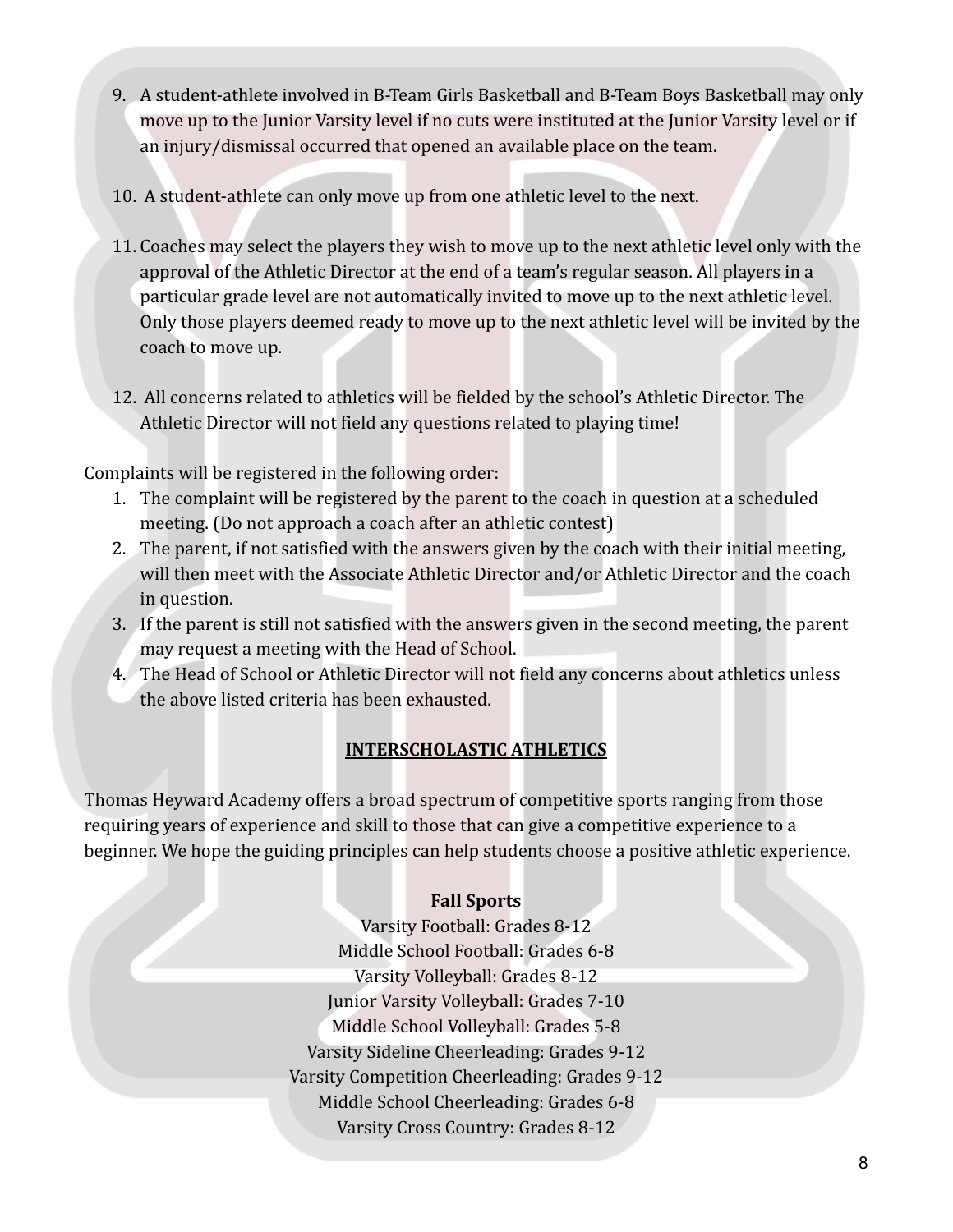#### **Winter Sports**

Varsity Basketball: Grades 8-12 Junior Varsity Basketball: Grades 7-10 Middle School Basketball: Grades 5-8 Varsity Wrestling: Grades 8-12 Junior Varsity Wrestling: Grades 6-9

### **Spring Sports**

Varsity Baseball: Grades 8-12 Junior Varsity Baseball: Grades 6-10 Varsity Softball: Grades 8-12 Junior Varsity Softball: Grades 6-10 Scholastic Clay Target: Grades 6-12

The School Administration and Athletic Department reserves the right to increase or decrease both the grade levels that may participate in a sport and the total number of players on a team in any individual sports in which cuts are offered.

### **Varsity Teams**

Membership on a high school varsity team generally requires several years of experience in the sport. This level is very competitive with the goal of vying for state championships. Varsity team members will engage in a season of conditioning and strength training in addition to the competitive season. Thomas Heyward schedules many of the strongest teams in the private and public school leagues.

Certain sports, such as football, basketball, volleyball, and cheerleading may require attending a team-camp off-campus. So, students should always be mindful of the level of commitment and sacrifice it takes to be a part of a varsity squad. Coaches should also communicate the requirements expected for team members in the off-season and in-season.

Fall sports, such as football, volleyball, cheerleading, and cross country, will begin practice before school starts. So, students and parents need to adjust their calendars and coaches need to notify the students when practices will start well in advance.

All Varsity Sports will require pre-season and in-season strength and conditioning training. This training will be driven by the demand of the sport and will help with injury prevention. The coach of each sport will determine the number of minimum workouts required to participate.

### **Junior Varsity Teams**

Participation at this level is for girls and boys who are not yet physically ready or experienced for varsity competition. JV teams are striving for maximum skill development, competitiveness, and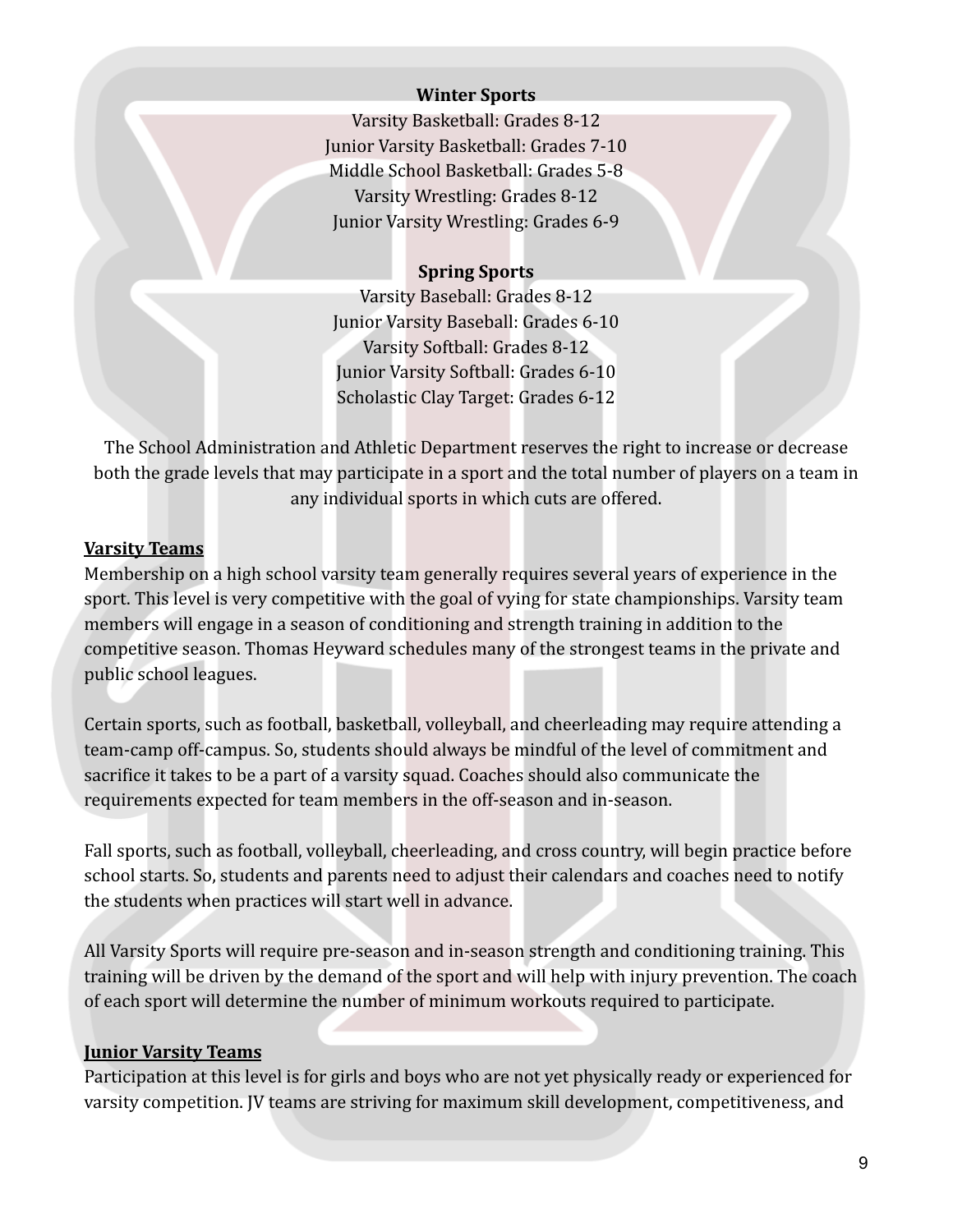winning seasons. These teams are essential parts of the construction of the varsity's success in the future.

While strength and conditioning training is not required at the Junior Varsity level, it is highly encouraged.

### **Middle School Teams**

At the middle school level, emphasis is on skill development and participation while also striving for winning seasons. Certain sports may not be able to accommodate all students who tryout. The Athletic Department will do its best, within its means, to find qualified coaches and opponents for these athletes.

At all levels, Thomas Heyward Academy does not adhere to an "all players get equal playing time" policy, but our coaches are considerate to each athlete having a meaningful role on their respective team.

# **SCISA ATHLETIC ELIGIBILITY RULES**

The primary purpose of school is participating in one's own EDUCATION. The participation in athletics is a privilege for students who are in good academic standing. An ineligible student-athlete is not allowed to participate in any type of team practice or to participate in any type of game competition against another school. "Dressing out" and/or being in the team bench area are considered to be forms of participation.

- 1. A student is ineligible if his/her nineteenth birthday is before July 1st of that school year.
- 2. A student must take, pass, and receive credit for at least four one-credit, core subjects, or their equivalents (courses which have not been previously passed) each 9-week making period. If the student does not meet standard, he/she will not be eligible during the next 9-week marking period.
- 3. A student must have received credit for at least four one-credit courses from the previous school year to be eligible for the first 9-week marking period. Credits earned during summer sessions may be accepted from an accredited school.
- 4. Eligibility during the current school year will be determined by the first quarter/first semester/third quarter grades.
- 5. A student must attend a full academic day in order to participate in a practice or to play in a game on any given day. All class absences must be excused absences. We firmly believe that if a student is too sick to attend classes, the student should not participate in athletics, including practice, for that particular day. If a student has a doctor's appointment (or other non-academic commitment), the student must still attend a minimum of three classes in order to participate in any daily athletic activity.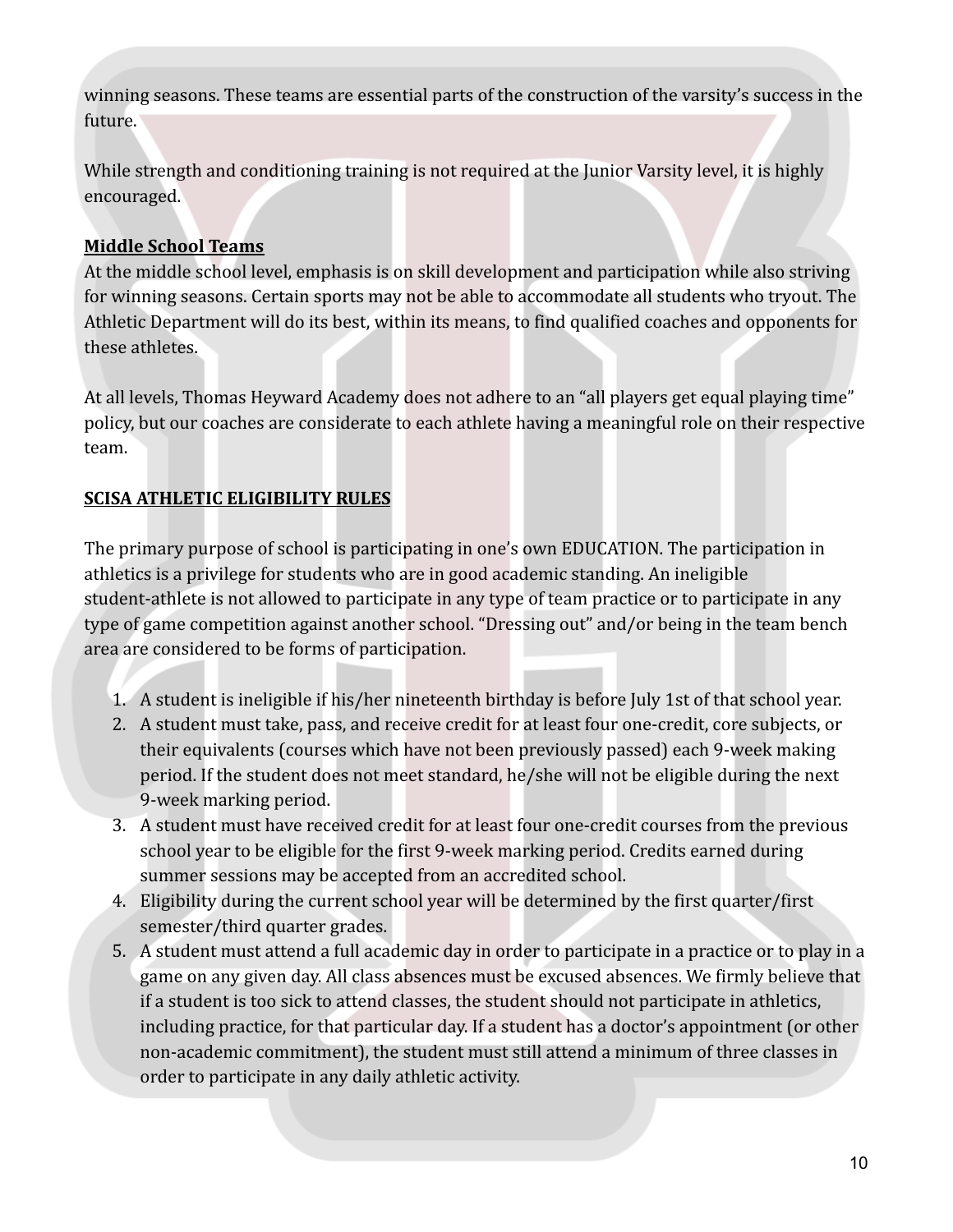**EIGHT SEMESTER RULE:** All students will have Eight (8) Consecutive Semesters of Eligibility beginning when he/she first enters the ninth grade, regardless of whether he/she participates in athletics. Exceptions to the Eight Semester Rule may be granted by the Athletic Committee for a DOCUMENTED MEDICAL CONDITION, caused by an illness or injury, which prevented his/her attending school sufficiently to pass.

*A request for a waiver may be considered at the time that the facts have been determined. Example: Student A was unable to attend school during the tenth grade because of an extended illness. A request for a waiver could be made and considered as soon as he/she recovers. All requests for waivers must be made in writing by the Headmaster.*

Requests for an Eight Semester Waiver must contain the following:

- 1. A written request from the school for an Eight Semester Waiver.
- 2. A copy of: A. Birth Certificate; B. Complete Transcript.

3. Documented medical information from a licensed healthcare provider stating the causal relationship between the medical condition and the school absences.

4. Detailed attendance records clearly indicating and corresponding to absences directly related to the documented medical condition.

5. Statement from the school administration attesting to the academic failure/retention due to excessive absences caused by a documented medical condition. Also, detailed information addressing how/why academic assistance would or would not be able to bring the student up to standard.

6. A written appeal brief must be filed, in its entirety, ten days prior to a scheduled meeting. 7. The school may request to personally appear before the Athletic Committee.

Presentations to the Athletic Committee shall be limited to 15 minutes.

# **THOMAS HEYWARD ACADEMY DEPARTMENT OF ATHLETICS TEAM TRYOUT GUIDELINES**

If tryouts are necessary, which will be dictated by the number of student athletes, and approval by the Athletic Director and Head of School, coaches will follow these guidelines:

- 1. Inform parents and students when and where tryouts will be held. A sign-up sheet for those trying out will be posted in the front office and/or on the Athletic Department's door. This sheet is necessary to see how many students will be at tryouts on the first day.
- 2. Inform all players regarding criteria for evaluation.
- 3. In the fall and winter, tryouts will be conducted on the first three days of organized practice.
- 4. Because of the month-overlap between the winter and spring seasons, it is rarely possible to have the whole team together for the official start of the spring sports season. In the case that tryouts cannot be held with all potential team members present, tryouts can be held on